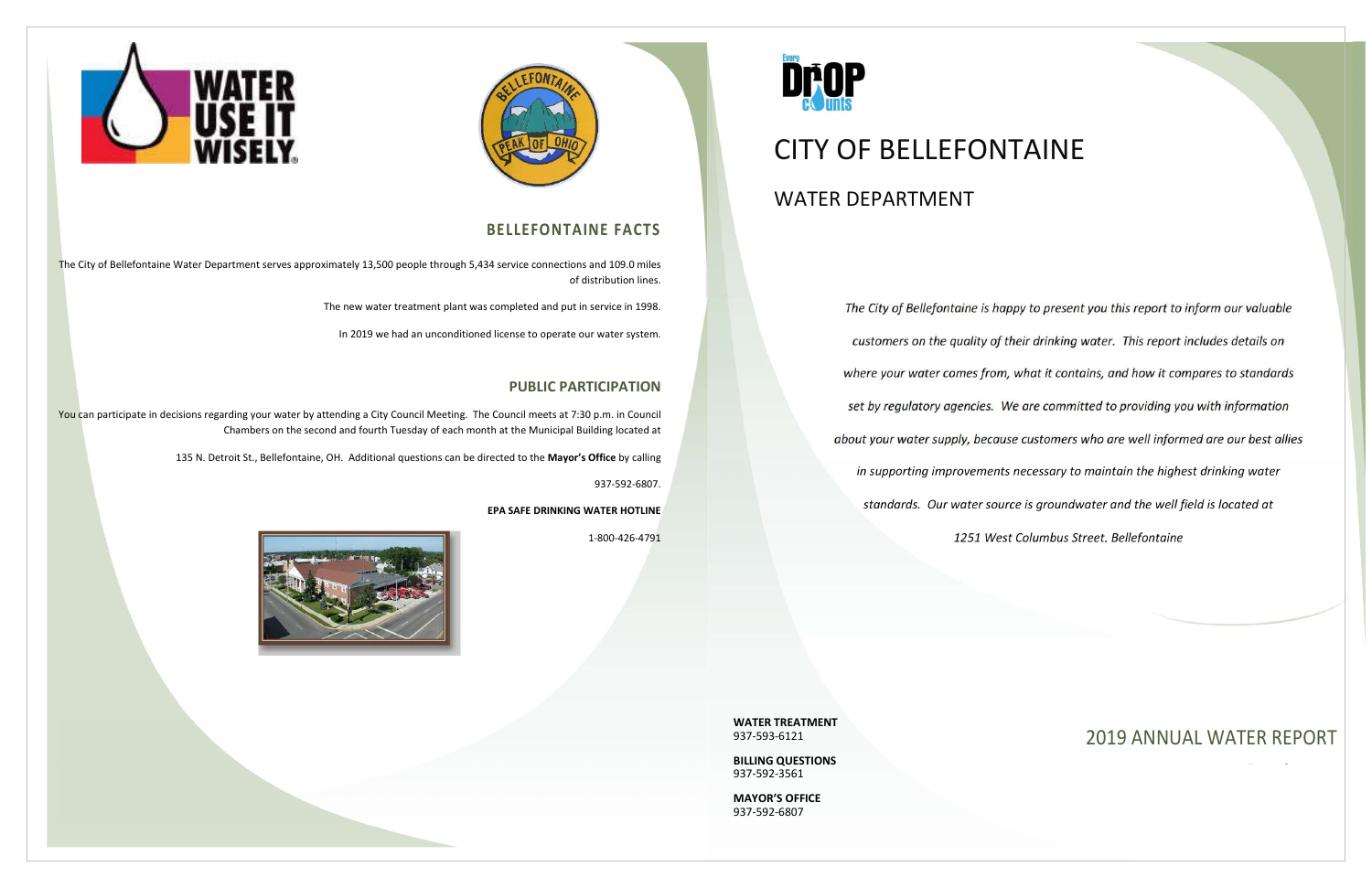## **The City of Bellefontaine**

routinely monitors for contaminants in your drinking water according to Federal and State laws. The table enclosed shows the results of our monitoring for the period of January 1<sup>st</sup> to December 31<sup>st</sup>, 2018. All drinking water, including bottled drinking water, may be reasonably expected to contain at least small amounts of some contaminants. It is important to remember that the presence of these contaminants does not necessarily indicate that the water poses a health risk. More information about contaminants and potential health effects can be obtained by calling the Federal Environmental Protection Agency's Safe Drinking Water Hotline (1-800-426-4791).

Parts per Million (ppm) or Milligrams per Liter (mg/L): are units of concentration of a contaminant. A part per million corresponds to one second in a little over 11.5 days.

If you have questions regarding this report, please contact – Tim E. Newland, Water Superintendent at 937-593-6121



Parts per Billion (ppb) or Micrograms per Liter (mg/L): are units of measure for concentration of a contaminant. A part per billion corresponds to one second in 31.7 years.

**Action Level (AL**): The concentration of a contaminant which, if exceeded, triggers treatment of other requirements which a water system must follow.

**Maximum Contaminant Level Goal (MCLG):** The level of a contaminant in drinking water below which there is no known or expected risk to health. MCLGs allow for a margin of safety.

**Maximum Contaminant Level (MCL):** The highest level of contaminant that is allowed in drinking water. MCLs are set as close to the MCLGs as feasible using the best available treatment technology.

**Picocuries per liter (pCi/L):** picocuries per liter is a measure of the radioactivity in water.

**Maximum Residual Disinfectant Level (MRDL):** The highest level of a disinfectant allowed in drinking water. There is convincing evidence that addition of a disinfectant is necessary for control of microbial contaminants.

**Maximum Residual Disinfectant Level Goal (MRDLG):** The level of drinking water disinfectant below which there is no known or expected risk to health. MRDLGs do not reflect the benefits of the use of disinfectants to control microbial contaminants.

**Treatment Technique (TT):** A required process intended to reduce the level of a contaminant in drinking water.



## SUSCEPTIBILITY ANALYSIS

The aquifer that supplies drinking water to the City of Bellefontaine's West wellfield is highly susceptible to contamination. This determination was made because of the following reasons:

- Water quality results indicate impacts of volatile organic compounds.
- The carbonate aquifer has a relatively shallow depth to water, in most areas less than 30 feet below the ground surface.
- 
- Potential contaminant sources exist within the protection area.

The topography is relatively flat, allowing for most of the recharge to infiltrate into the ground instead of running off.

Water quality data collected to meet public water supply requirements provide a direct measurement for the presence of contamination in drinking water. Water quality data was evaluated using the drinking water compliance database available at the Ohio EPA. The Ohio EPA has a high confidence level in drinking water data collected since 1990. Samples collected at Bellefontaine of both raw and treated water between 1990 and 1998 resulted in detectable levels of the organic compounds.

Additional samples have been collected since 1998 at Bellefontaine's water supply and concentrations of organic compounds have not been detected. Bellefontaine is currently operating a treatment system to help ensure that volatile organic compounds remain at well below the maximum contaminant level to protect the health of the public.

Many potential sources of contamination have been identified in Bellefontaine's protection areas. Over half of the sources identified are commercial and industrial sources; the remainder are gravel pits and quarries, several cemeteries, major transportation routes, agricultural and residential sources (includes home fuel oil tanks and septic systems). More detailed information is available in the City's Wellhead Protection Report and Susceptibility Analysis, which can be obtained by calling 937-593-6121 or Ohio EPA 1-800-426-4791.



### IMMUNO COMPROMISED PERSONS

Some people may be more vulnerable to contaminants in drinking water than the general population. Immunocompromised persons such as persons with cancer undergoing chemo-therapy, persons who have undergone organ transplants, people with HIV/AIDS or other immune system disorders, some elderly and infants can be particularly at risk from infections.

These people should seek advice about drinking water from their health care providers, EPA/CDC guidelines on appropriate means to lessen the risk of infections by cryptosporidium and other microbiological contaminants are available from the Safe Water Drinking Hotline.

1-800-426-4791

## SOURCES OF CONTAMINATION

The sources of drinking water, both tap water and bottled water, include rivers, lakes, streams, ponds, reservoirs, springs and wells. As water travels over the surface of the land or through the ground, it dissolves naturally-occurring minerals and, in some cases, radioactive material, and can pick up substances resulting from the presence of animals or from human activity.

Contaminants that may be present in source water include: (A) Microbial contaminants, such as viruses and bacteria, which may come from sewage treatment plants, septic systems, agricultural livestock operations and wildlife (B) inorganic contaminants, such as salts and metals, which can be naturally-occurring or result from urban storm water runoff, industrial or domestic wastewater discharges, oil and gas production, mining or farming; (C) Pesticides and herbicides, which may come from a variety of sources such as agriculture, urban storm water runoff, and residential users: (D) Organic chemical contaminants, including synthetic and volatile organic chemicals, which are byproducts of industrial processes and petroleum production, and can also come from gas stations, urban storm water runoff, and septic systems; (E) Radioactive contaminants, which can be naturallyoccurring or be the result of oil and gas production and mining activities.

In order to ensure that tap water is safe to drink, EPA prescribes regulations which limit the amount of certain contaminants in water provided by public water systems. FDA regulations establish limits for contaminants in bottled water, which must provide the same protection for public health.



If present, elevated levels of lead can cause serious health problems, especially for pregnant women and young children. Lead in drinking water is primarily from materials and components associated with service lines and home plumbing. The City of Bellefontaine is responsible for providing high quality drinking water, but cannot control the variety of materials used in plumbing components. When your water has been sitting for several hours, you can minimize the potential for lead exposure by flushing your tap for 30 seconds to 2 minutes before using water for drinking or cooking. If you are concerned about lead in your water, you may wish to have your water tested. Information on lead in drinking water, testing methods and steps you can take to minimize exposure is available from the Safe Drinking Water Hotline at 1-800-426-4791 or on the web at

https://www.epa.gov/ground-water-and-drinkingwater/basic-information-about-lead-drinkingwater